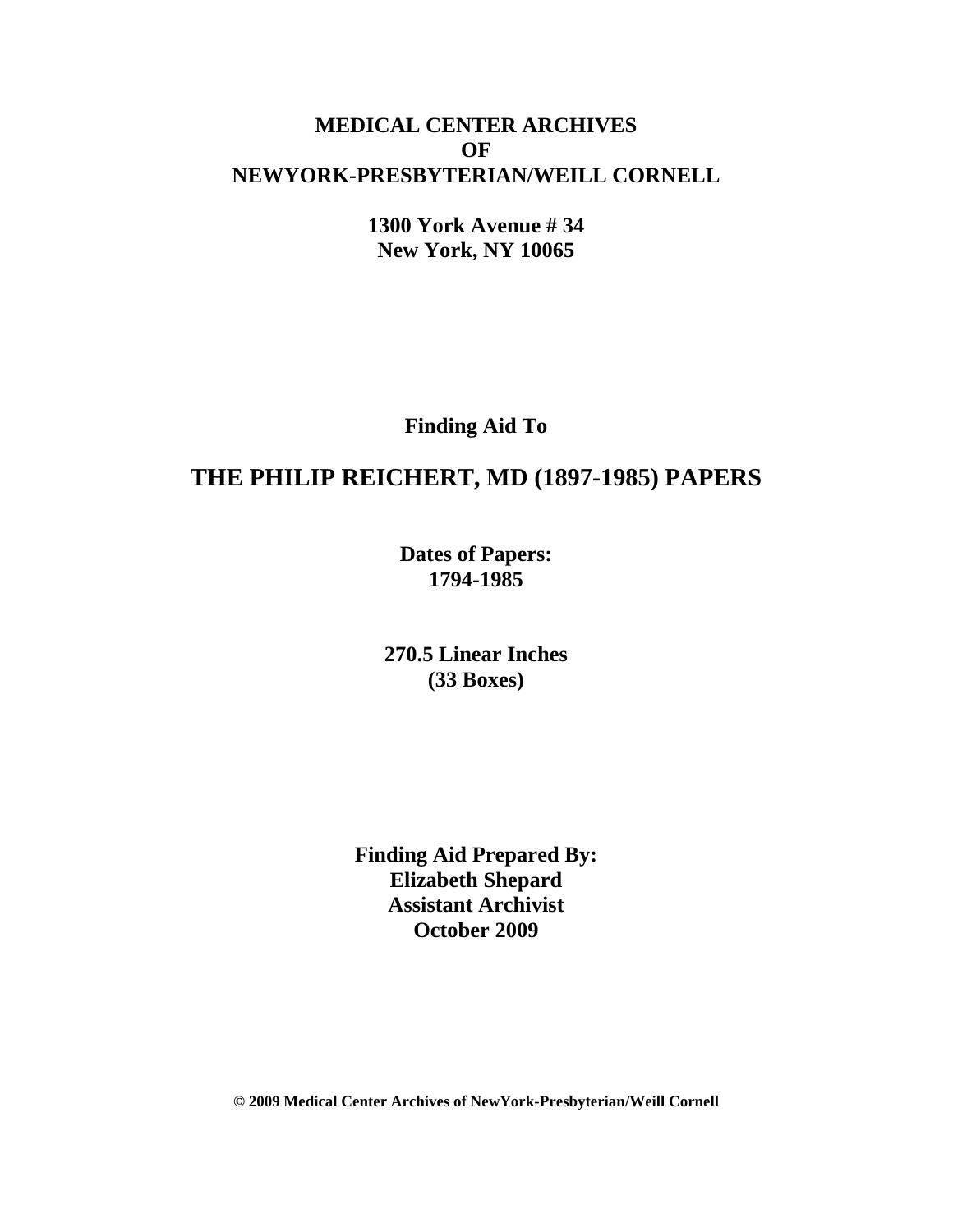# **PROVENANCE:**

This collection was donated by Dr. Philip Reichert from 1972-1985. The first donation was his collection of instruments, which are on permanent display in the college's faculty room.

# **ADMINISTRATIVE/BIOGRAPHICAL NOTE:**

Dr. Philip Reichert was born in New York City on March 29, 1897. He received an A.B. degree from College of the City of New York in 1917. After graduation, he worked as a chemist at Harrimann Research Laboratory. In 1918, he enlisted at the rank of Sgt. in the U.S. Army during World War I. After the war, he entered Cornell University Medical College, where he graduated with a M.D. in 1923. After graduation, he served as an intern and resident in medicine and pathology at Willard Parker Hospital. In 1924, he reenlisted in the medical corps reserves serving mostly at the Carlisle Barracks. He rose to commanding officer of the 10th Surgical Hospital in 1939 and was discharged in 1940. From 1924-1925, he was a fellow and then an assistant in pathology and bacteriology at Rockefeller Institute of Medical Research. From 1926-1934, he was a fellow in pediatrics, clinical assistant in medicine, and research assistant in bacteriology at Mount Sinai Hospital. Next he was the associate in medicine, associate cardiologist, and chief of the Cardiac Clinics at Beth David Hospital. From 1938-1940, he was the acting director of the Cardiographic Laboratory at Witkin Foundation. In 1940 after his discharged from the medical corps, he worked on the development of penicillin for the U.S. government. Next he was the vice president and director of the Professional Division of Doherty, Clifford, Steers & Shenfield, a public relations firm from 1947-1952. He was a founding member, trustee, and governor of the American College of Cardiology and served as its executive director from 1952-1962. He was in private practice as a cardiologist from 1962 until he retired in 1970.

Dr. Reichert had a lifelong interest in the history of medicine. He enjoyed working with gadgets since his boyhood when he assisted his uncle who was a watchmaker. He invented several medical devices which are described in the Reichert Patent series. He collected a substantial instrument collection. Some of the instruments were donated to this archives as well as the Smithsonian and Wellcome Institute for the History of Medicine. He also collected archival materials on the history of medicine found here in this collection. He and his wife Faith Keane Reichert were married in 1939. He died on March 19, 1985 at the age of 1987. His wife, a centenarian, still survives him.

# **SCOPE AND CONTENT NOTE:**

This collection contains materials that Dr. Philip Reichert, an avid historian of the history of medicine and the American College of Cardiology, collected. Papers are divided into thirteen series: Philip Reichert Correspondence (1924-1985), Philip Reichert Reprints (1922-1984), Philip Reichert Student Notebooks (1917-1923), Philip Reichert Miscellaneous (1917-1985), American College of Cardiology (1949-1980), Miscellaneous Organizations (1924-1984), Abstracts & Studies (1941-1947), Catalogs (1936-1954), Historical Reprints (1911-1976),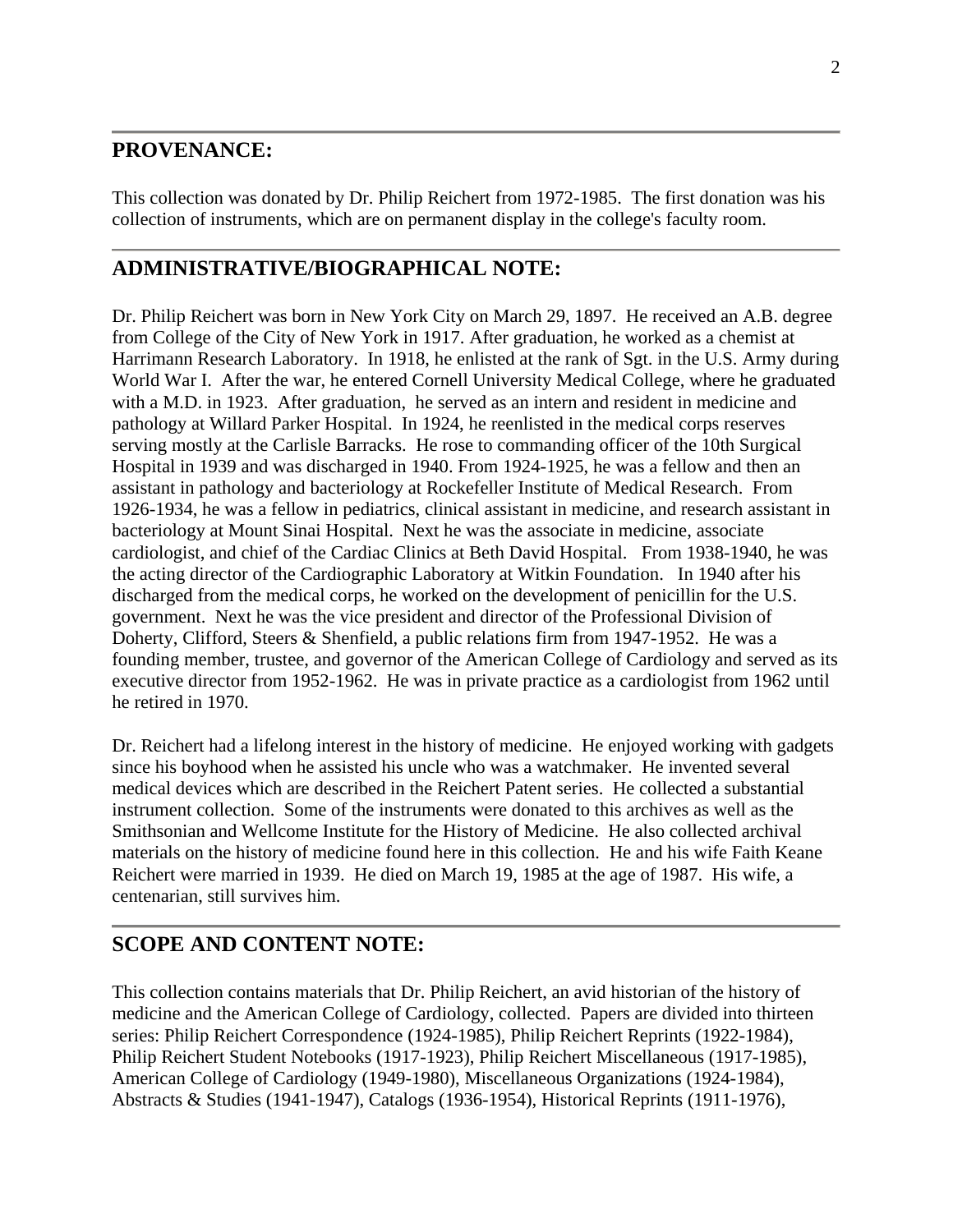Medical Milestones in History (1832-1976), Patents (1794-1977), Medical Publications (1930- 1963), and Newspaper Clippings (1861-1974). This collection also includes photographs and instruments which have been separated from the archival collection.

## **Series I: Philip Reichert Correspondence, 1924-1985 (Box 1)**

This series, arranged alphabetically, contains both personal and professional correspondence with friends and colleagues.

## **Series II: Philip Reichert Reprints, 1922-1984 (Boxes 1-3)**

This series, arranged chronologically, consists of reprints and publications by Dr. Reichert.

## **Series III: Philip Reichert Student Notebooks, 1917-1923 (Box 4)**

This series consists of student notebooks from Dr. Reichert's medical college classes.

## **Series IV: Philip Reichert Miscellaneous, 1917-1985 (Box 5)**

This series, arranged alphabetically, includes biographical information, certificates, drawings, and membership cards.

## **Series V: American College of Cardiology, 1949-1980 (Box 5, shelf)**

This series consists of bound volumes of minutes and transactions of the Board of Trustees, constitution and by-laws, programs, and two copies of their scholarly journal, American Journal of Cardiology.

#### **Series VI: Miscellaneous Organization, 1924-1984 (Box 6)**

This series, arranged alphabetically, includes annual reports and publications from American College of Clinical Pharmacology and Chemotherapy, American College of Physicians, Beth David Hospital, Mount Sinai Hospital, New York Microscopical Society, and Rockefeller Institute for Medical Research.

#### **Series VII: Abstracts & Studies, 1941-1947 (Boxes 7-8)**

This series, arranged alphabetically, contains abstracts and reprints on his research on digitalis, headaches, penicillin, and hearing aids.

## **Series VIII: Catalogs, 1936-1954 (Box 9)**

This series, arranged alphabetically, consists of catalogs for drug supplies and instruments.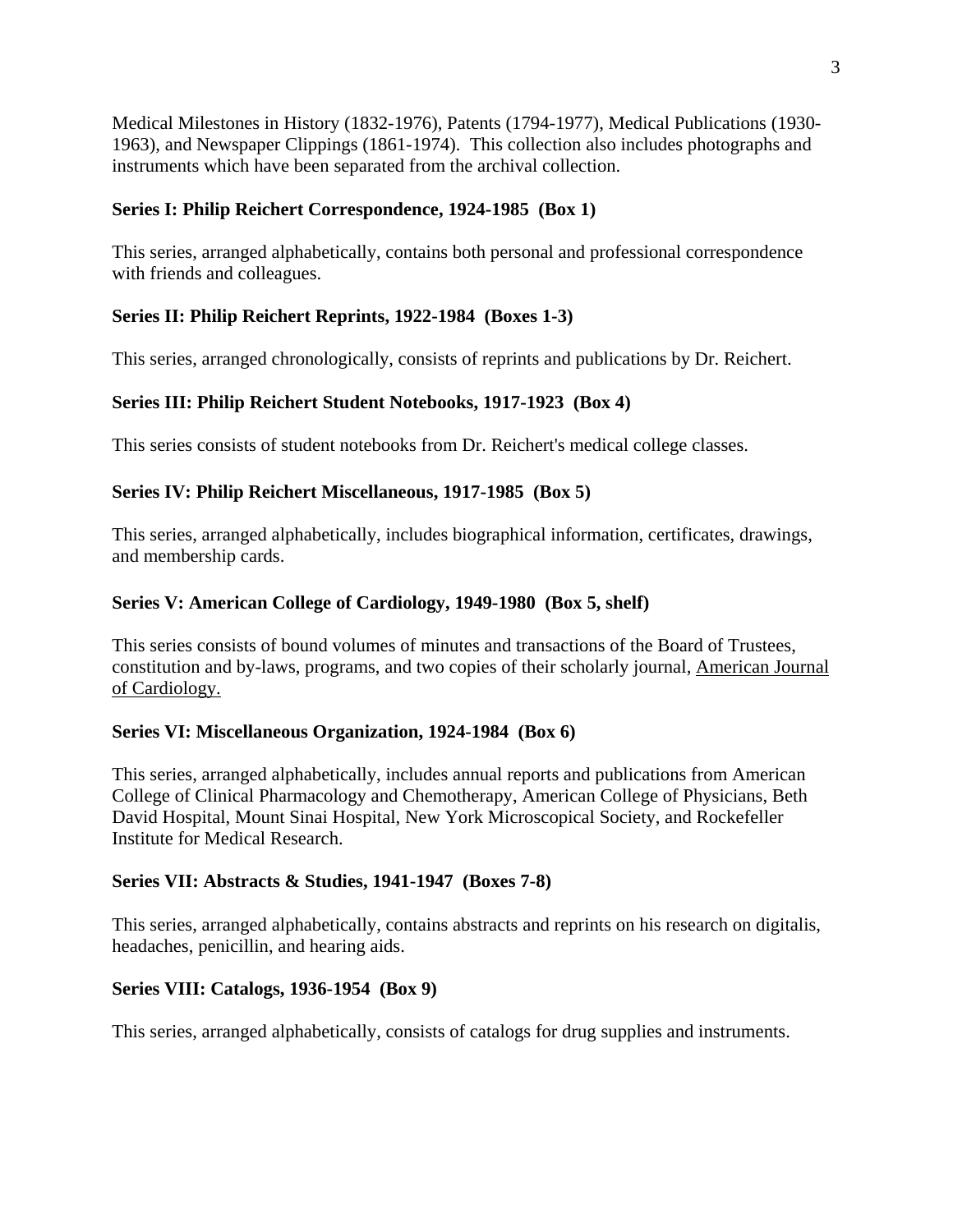### **Series IX: Historical Reprints, 1911-1976 (Boxes 10-12)**

This series, arranged alphabetically, contains reprints of noted scientists and physicians.

## **Series X: Medical Milestones in History, 1832-1976 (Boxes 12-13)**

This series, arranged alphabetically, highlights milestones in medicine. The files include reprints and patents.

### **Series XI: Patents, 1794-1977 (Boxes 13-14)**

This series is divided up into historical patents collected by Dr. Reichert and patent research folders on his own inventions.

## **Series XII: Medical Publications, 1930-1963 (Boxes 15-29)**

This series, arranged alphabetically, contains medical publications on a variety of topics.

#### **Series XIII: Newspaper Clippings, 1861-1974 (Boxes 30-31)**

This series, arranged alphabetically, includes newspaper clippings on King Edward VIII and King George VI of England, Hindenburg disaster, Nixon and Watergate, and World War II.

# **ACCESS RESTRICTIONS:**

# **RELATED MATERIAL:**

Philip Reichert Photographic Collection Reichert Collection (Instruments)

# **BOX AND FOLDER LIST:**

#### **Box 1: Series I, Philip Reichert Correspondence, 1924-1985**

- 1 Greybiel, Capt. Ashton, 1984
- 2 Impact on the Use of Stethoscopes, 1985
- 3 Personal Correspondence, 1928-1983
- 4 Professional Correspondence, 1924-1982
- 5 Reichert Collection, Army Medical Museum, 1943-1944
- 6 Reichert Collection, Burroughs &Wellcome Company/Wellcome Institute for the History of Medicine, 1938-1982
- 7 Reichert Collection, Donations, 1935-1983
- 8 Reichert Collection, Handbook, 1943, 1945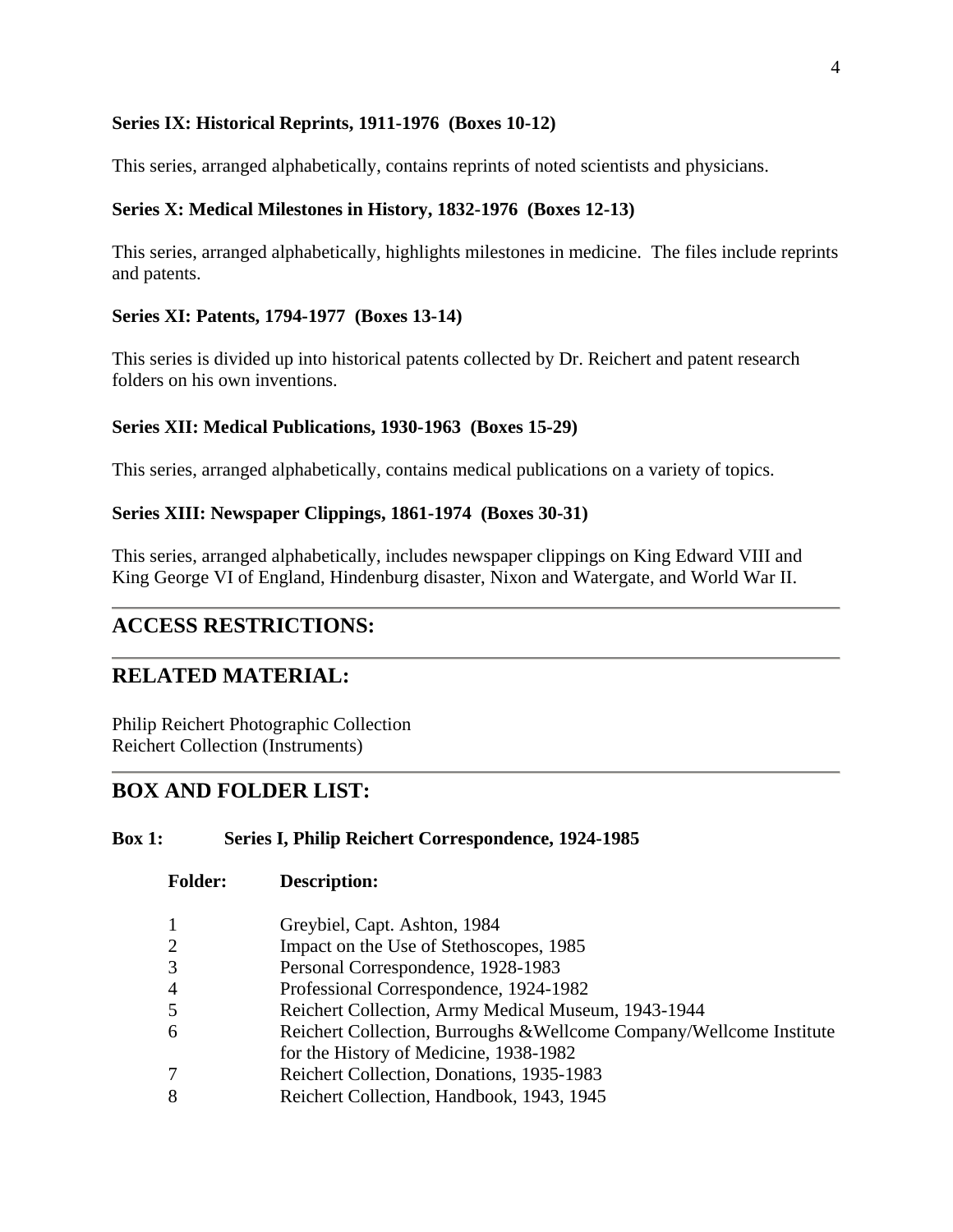| -9  | Reichert Collection, Miscellaneous Correspondence, 1935-1955 |
|-----|--------------------------------------------------------------|
| -10 | Reichert Collection, Smithsonian, 1943-1981                  |
| -11 | Reiss, Lionel, 1945                                          |

12 Sphygmographs, 1943

#### **Box 1: Series II, Philip Reichert Reprints, 1922-1984**

| <b>Folder:</b> | <b>Description:</b> |
|----------------|---------------------|
|                |                     |

| 13 | Reprints, 1922-1926 |
|----|---------------------|
|    | $\sqrt{1000}$       |

14 Reprints, 1933-1935

## **Box 2: Series II, Phillip Reichert Reprints, 1922-1984**

|   | Reprints, 1936-1939                       |
|---|-------------------------------------------|
| 2 | Reprints, 1940-1969                       |
| 3 | Reprints, 1970-1979                       |
| 4 | "Cardiology as a Medical Specialty," 1978 |

## **Box 3: Series II, Philip Reichert Reprints, 1922-1984**

| Description:<br><b>Folder:</b> |
|--------------------------------|
|--------------------------------|

| Writings Reichert, 1944-1979 |  |
|------------------------------|--|
|------------------------------|--|

2-3 Historian's Notebook, 1984

## **Box 4: Series III, Student Notebooks, 1917-1923**

- **Folder: Description:**
- 1-53 Student Notebooks, 1917-1923

## **Box 5: Series IV, Philip Reichert Miscellaneous, 1917-1985**

- 1 Biographical Information, 1919-1974<br>2 Certificates, 1917-1984
- 2 Certificates, 1917-1984
- 3 Drawings, n.d.
- 4 Hippocratic Oath
- 5 Memberships, 1924-1985
- 6 Miscellaneous Papers, 1975-1976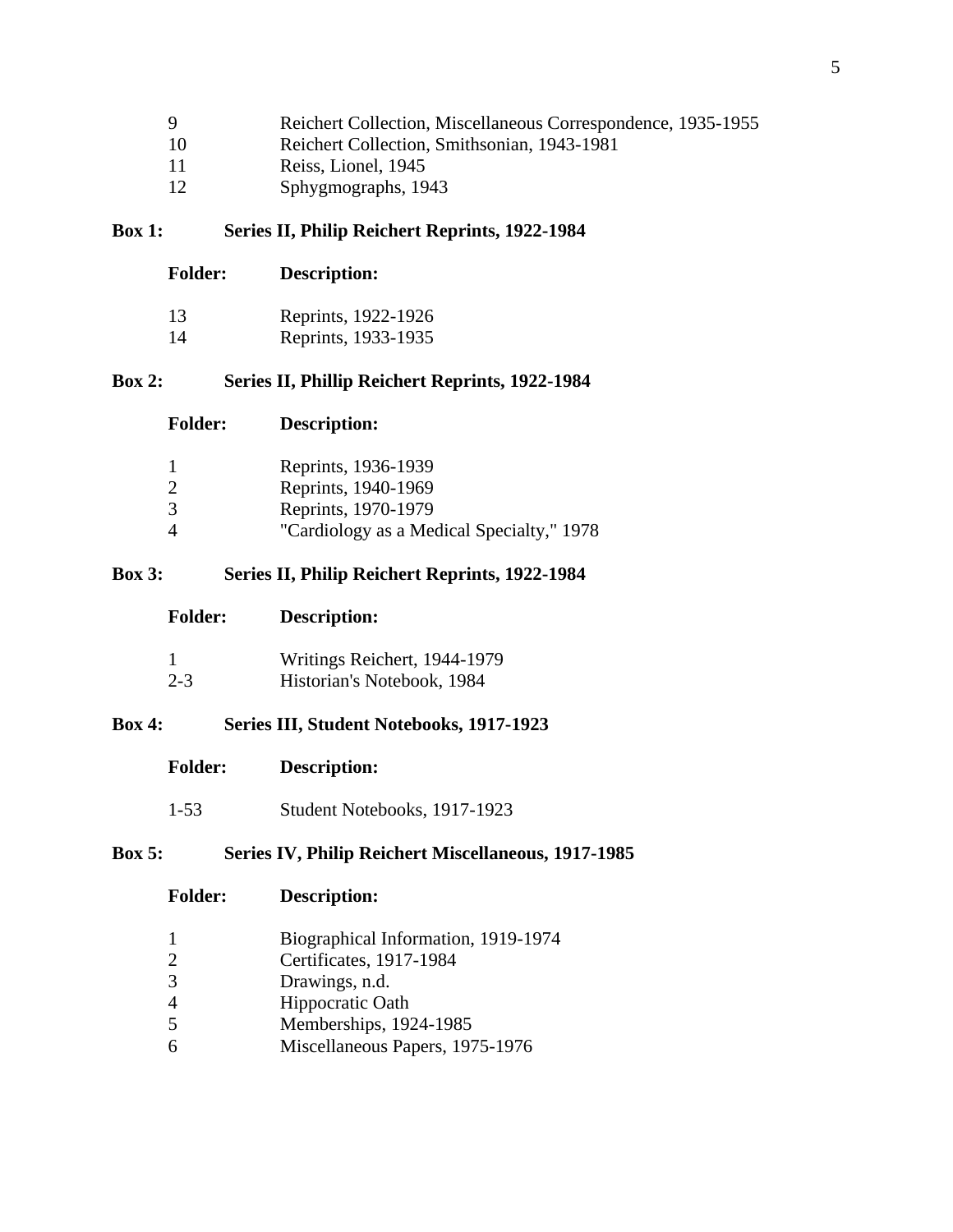#### **Box 5: Series V, American College of Cardiology, 1949-1980**

**Folder: Description:**

| 7  | Constitution and By-laws, Membership, 1949, 1967 |
|----|--------------------------------------------------|
| 8  | Programs, 1955-1959                              |
| 9  | Programs, 1960-1963                              |
| 10 | Programs, 1964, 1966                             |
| 11 | Programs, 1967, 1972                             |
| 12 | American Journal of Cardiology, 1966-1969        |

#### **On shelves are bound volumes of the following**

Annual Reports, 1952-1966 Audit Reports, 1953-1965 Bulletin, 1951-1957 Candidate Lists, May 1965 Correspondence, 1960, 1964 Membership Directories/Roosters, 1954-1980 Minutes of Board of Trustees, 1949-1971 Transactions of Board of Trustees, 1951-1957 Verbatim Reports, 1953-1965

### **Box 6: Series VI, Miscellaneous Organizations, 1924-1984**

| $\mathbf{1}$ | American College of Clinical Pharmacology and Chemotherapy, 1963- |
|--------------|-------------------------------------------------------------------|
|              | 1964, 1967                                                        |
| 2            | American College of Physicians, 1948                              |
| 3            | Beth David Hospital, Annual Reports, 1939-1941                    |
| 4            | Mount Sinai Hospital, Annual Reports, 1933-1939                   |
| 5            | New York Academy of Medicine, Academy Fellowships, 1935-1984      |
| 6            | New York Microscopical Society, Yearbooks, 1968-1969              |
| 7            | Rockefeller Institute for Medical Research, 1924-1926             |

Bound volumes of New York Cardiology, Minutes of Board of Trustees, 1934-1951

#### **Box 7: Series VII, Abstracts and Studies, 1941-1947**

- **Folder: Description:**
- 1-2 Digitalis Abstracts, history, dosage, assay, 1942
- 3-4 A Survey & Treatise on Headache, its causes and mechanisms, n.d.
- 5 Master Project File, Wyeth Inc., 1944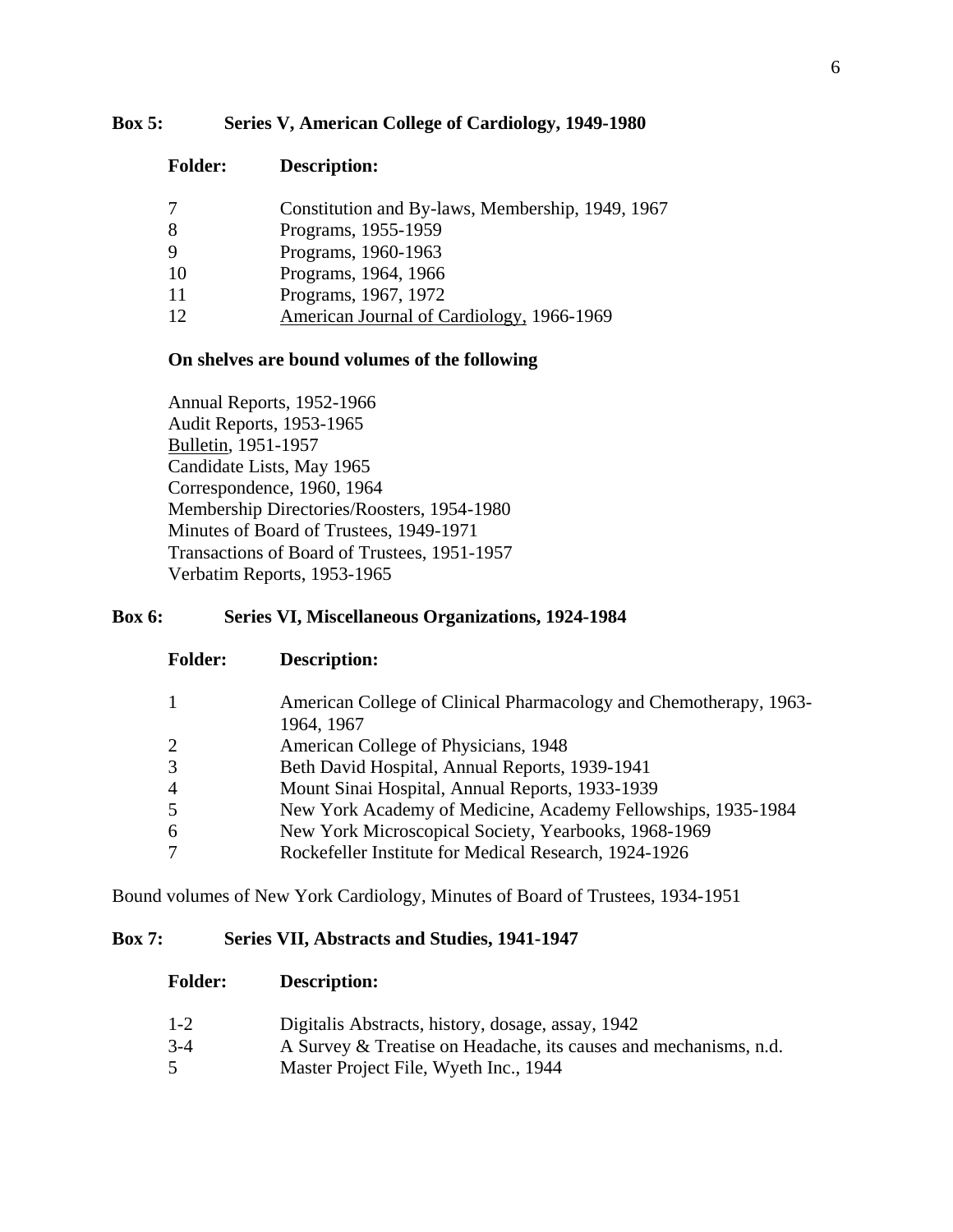National Indian Institute re Dr. Reichert's work for the Department of Interior, 1943-1944

## **Box 8: Series VII, Abstracts and Studies, 1941-1947**

#### **Folder: Description:**

| 1 | Pain Booklet, 1941-1945                           |
|---|---------------------------------------------------|
| 2 | Penicillin Abstracts 1943-1944                    |
| 3 | Pre Post Op Abstracts, 1942                       |
| 4 | Sontone Research Hearing Aids, 1945-1947          |
| 5 | Squibb Reference Materials on Products, 1941-1946 |

## **Box 9: Series VIII, Catalogs, 1936-1954**

|   | Instruction Manuals, 1954, undated               |
|---|--------------------------------------------------|
| 2 | Stethoscopes, 1936-1945                          |
| 3 | Supply Catalogs, 1982                            |
| 4 | Catalogs, various instruments and drugs, undated |

# **Box 9: Series IX, Historical Reprints, 1911-1976**

| 5 | Historical Reprints, miscellaneous, n.d. |
|---|------------------------------------------|
|   |                                          |
| 6 | "A," 1937-1976                           |
| 7 | "B," 1912-1962                           |
| 8 | Ballistocardiography, 1952               |

## **Box 10: Series IX, Historical Reprints, 1911-1976**

**Folder: Description:**

| $\mathbf{1}$   | "C," 1937-1972            |
|----------------|---------------------------|
| 2              | Crehore, Albert, 1911     |
| 3              | "D," 1925-1937            |
| $\overline{4}$ | "E" and "F," 1913-1968    |
| 5              | "G," 1937-1968            |
| 6              | Gold, Harry, 1939-1942    |
| 7              | Groedel, Franz, 1950-1951 |
| 8              | "H"-"K," 1935-1971        |
| 9              | "L," 1918-1954            |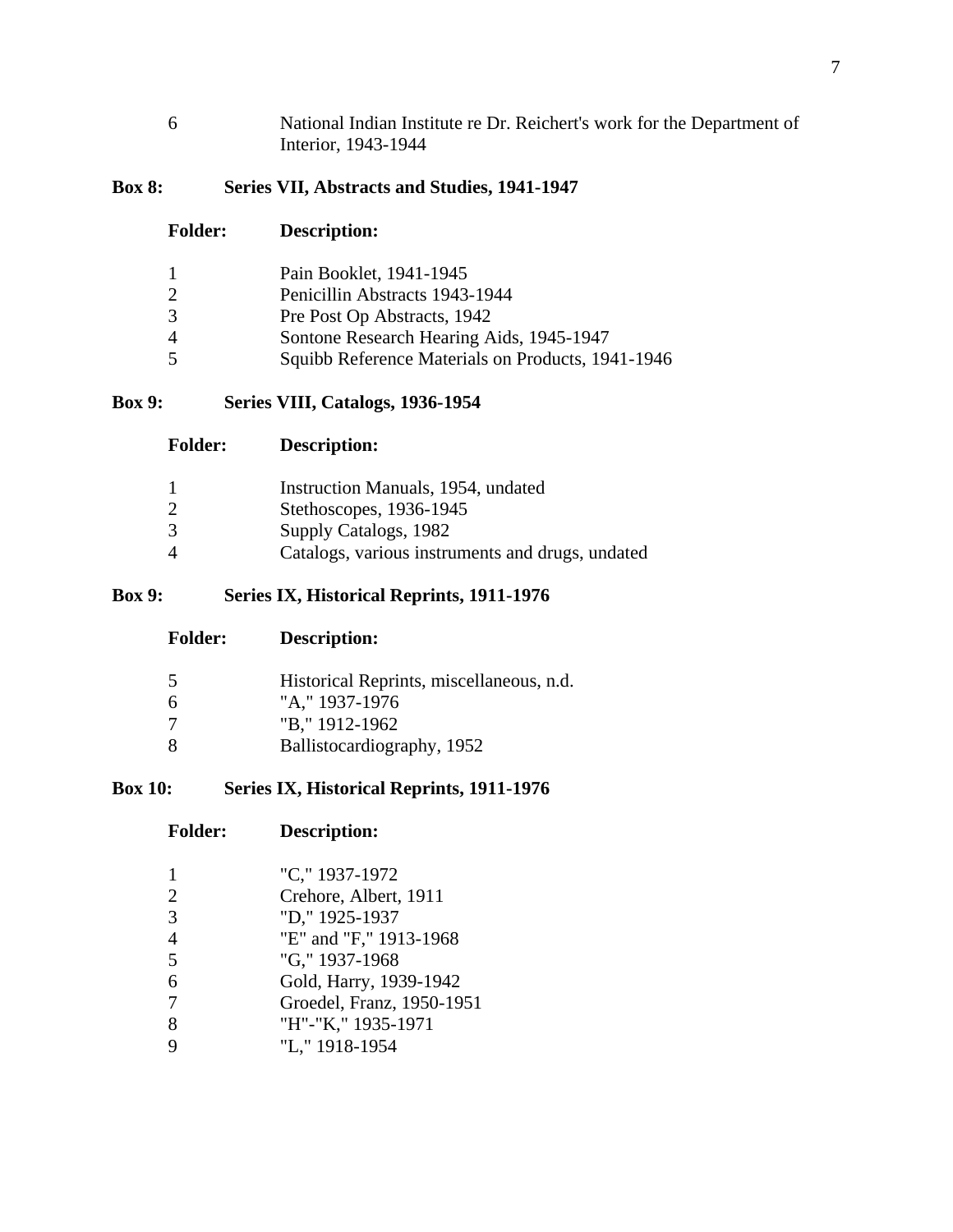# **Box 11: Series IX, Historical Reprints, 1911-1976**

|                | Laboratory, n.d.              |
|----------------|-------------------------------|
| $\overline{2}$ | "M," 1952                     |
| 3              | Mann, Hubert, 1918-1926       |
| $\overline{4}$ | Master, Arthur, 1937-1952     |
| 5              | "N," 1925-1936                |
| 6              | "O"-"P," 1922-1938            |
| 7              | "R," 1934-1947                |
| 8              | "S"-"T," 1926-1953            |
| Q              | Shwatzman, Gregory, 1929-1937 |
|                |                               |

# **Box 12: Series IX, Historical Reprints, 1911-1976**

| <b>Folder:</b> | <b>Description:</b> |
|----------------|---------------------|
|                |                     |

**Folder: Description:**

# **Box 12: Series X, Medical Milestones in History, 1832-1976**

| <b>Folder:</b> | <b>Description:</b>                                                                                                                     |
|----------------|-----------------------------------------------------------------------------------------------------------------------------------------|
| $\mathbf{2}$   | Medical Milestones in History List                                                                                                      |
| 3              | 1832 Contraception "Fruits of Philosophy," Charles Knowlton,<br>"Techniques of Contraception Control," by R. L. Dickinson, 1942         |
| $\overline{4}$ | 1857-1915 Diagnostic Instruments Instruction Booklets                                                                                   |
| 5              | 1867 "Sphygmographic Observations on the Pulse of Typhus," by<br><b>Thomas Grimshaw</b>                                                 |
| 6              | 1884 Clinical Thermometer by J. Barry, patent (original in Medical<br>Center Archives)                                                  |
| 7              | 1885 Incubation for Laryngeal Diphtheria, Joseph O'Dwyer, biographical<br>info                                                          |
| 8              | 1885 RX Scale for saddle bag use, C. H. Fitch, patent (original in Medical<br>Center Archives)                                          |
| 9              | 1887 Extra-Corporeal Circulation, booklet, articles, 1932-1976                                                                          |
| 10             | 1895 X-Ray Discovery, Wilhelm Konrad Roetgen, "The Story of X-<br>Ray," ca. 1945                                                        |
| 11             | 1895 Pocket Laryngoscope, Julius Boekel, patents                                                                                        |
| 12             | ca. 1900-1930 Landsteiner Blood Groups, reprints by Philip Levine, Karl<br>Landsteiner, 1923-1932                                       |
| 13             | 1904 Ballistocardiograph, Cardiovascular Diseases by Thomas<br>Satterthwarte, 1913 and correspondence with Isaac Starr, 1941-1942       |
| 14             | 1923 "Subacute bacterial endocarditis," by Emanuel Libman and an<br>reprint, "Anesthesia in Cardiac Patients," by Philip Reichert, 1936 |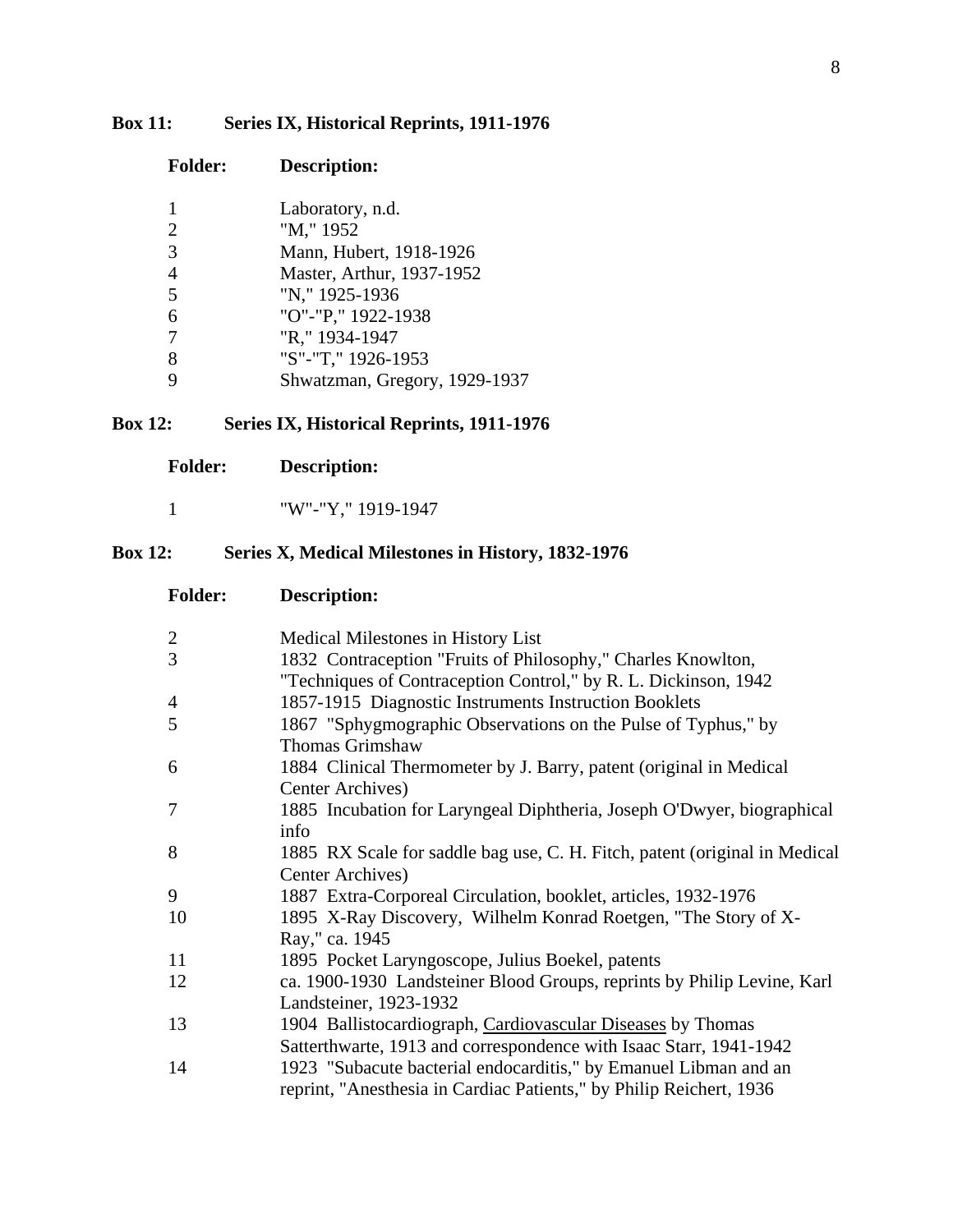| 15 | 1923 Salpingogram, reprint on "Radiography of Closed Fallopian Tubes," |
|----|------------------------------------------------------------------------|
|    | by William Kennedy                                                     |
| 16 | 1923 Pioneer Immunological Chemistry, Michael Heidelberger & Oswald    |
|    | Avery, biographical info on Heidelberger                               |
| 17 | 1924-1927 Gasometric Analytical Methods of Donald Van Slyke, reprints  |
| 18 | 1925 "The Stethophone," by H. F. Dodge and other reprints on heart     |
|    | sounds                                                                 |
| 19 | 1925 Otto Warburg Microbic Respiration, patent and reprints, 1926-1975 |
| 20 | 1925-1929 Master Two Step Exercise Test for Circulatory Efficiency,    |
|    | Arthur Master, reprints, 1929, 1967                                    |

## **Box 13: Series X, Medical Milestone in History, 1832-1976**

| <b>Folder:</b> | <b>Description:</b>                                                                                         |
|----------------|-------------------------------------------------------------------------------------------------------------|
| 1              | 1926 "Health Heroes," pamphlets published by Metropolitan Life                                              |
| $\overline{2}$ | 1926 Viruses Microbic Respiration, reprints, 1925-1926                                                      |
| 3              | 1929-1930 "Intravenous Urography," by Moses Zwick, reprints, 1930-<br>1974                                  |
| 4              | 1932 Artificial Cardiac pacemaker, Albert Hyman, correspondence re.,<br>1943                                |
| 5              | 1937 "Clinical Electromyography," by Jablons & Reichert                                                     |
| 6              | 1940 "Influence of Fear on EKG Changes," by Mamzer & Krausem<br>reprint, "Can Emotions Cause Disease?" 1961 |
| 7              | 1940 Stress Syndrome, Hans Selye, reprints, 1940-1975                                                       |
| 8              | 1944 Antibiotics, Penicillin, reprints on its history and uses, 1940-1947                                   |
| 9              | 1952-1956 Stapes Mobilization for Deafness, Samuel Rosen, reprints,<br>1952, 1955                           |
| 10             | 1954 Transaminase in Blood after Cardiac Infarction, John S. LaDue,<br>reprints, 1954-1969                  |
| 11             | 1955 Coronary Arteriography, F. Mason Jones Jr, correspondence, 1968-<br>1970                               |
| 12             | 1959 Space Flight & Aerospace Medicine, reprints, 1959-1971                                                 |
| 13             | Miscellaneous articles on medical museums, instruments, and medical<br>breakthroughs, 1926-1942             |

# **Box 13: Series XI, Patents: Philip Reichert, 1794-1977**

| 14 | Adhesive Ties, 1945-1949 |  |
|----|--------------------------|--|
|----|--------------------------|--|

- Call Buzzer, n.d.
- Catamenial Device (Tampon), 1935, 1938, patent
- Electrical Shaker, 1928
- Headlight (Doctor), correspondence, drawings, 1927-1928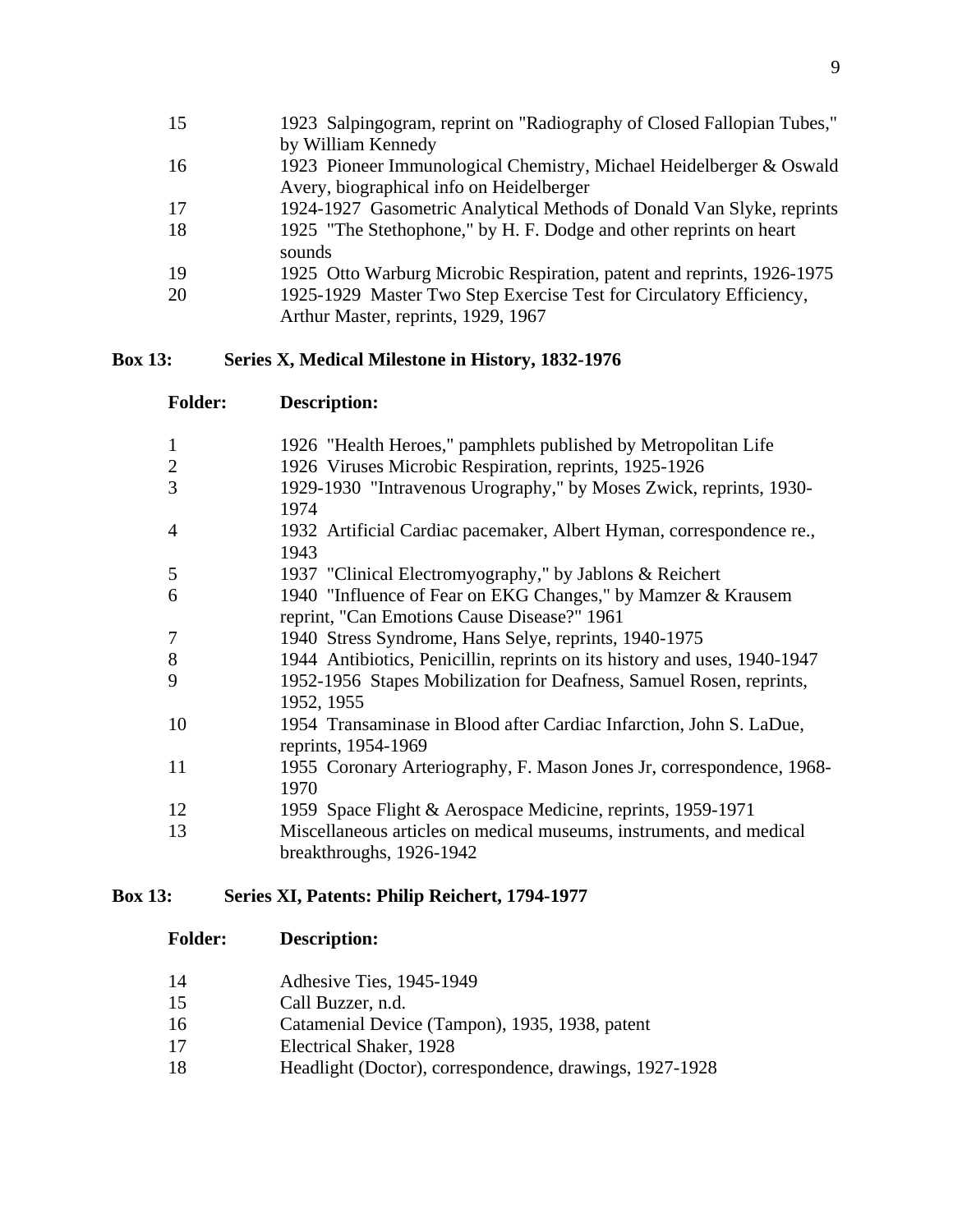#### **Box 14: Series X, Patents: Philip Reichert, 1794-1977**

#### **Folder: Description:**

| 1              | Hearing Aid Research for Sontone, 1949-1954                                              |
|----------------|------------------------------------------------------------------------------------------|
| $\overline{2}$ | Research on Hinges, 1938-1941, incls historical patents, 1860-1936                       |
| 3              | Hypodermic Needles, drawing, 1944, incls. historical patents, 1904-1944                  |
| 4              | ID Capsules, 1942-1944, incls. historical patents, 1868-1932                             |
| 5              | Miscellaneous Correspondence, 1944, 1977                                                 |
| 6              | Miscellaneous Historical Patents not sure how they related to his projects,<br>1860-1944 |
| 7              | Miscellaneous Historical Patents not sure how they related to his projects,<br>1896-1944 |
| 8              | Tap, correspondence, 1958                                                                |
| 9              | Tobacco Filter Holder, 1933                                                              |

#### **Box 14: Series XI, Patents: Historical, 1794-1977**

- Pamphlet on Historical Patents, n.d.
- Apparatus for Electrical Welding, Thomson, 1886
- Apparatus for Treating Diseases, Sanche, 1897
- Barbed Wire, Glidden, 1874
- Cotton Gin,Whitney, 1794
- Electric Pocket Lamp, Swallow, 1914
- Electric Signal, Pearson, 1908
- Electrical (bells, batteries, furnaces), 1894-1906
- Electromedical Apparatus, Wappler, 1897
- Fasteners (incls zipper, shoes, dress pin), 1849-1917
- Flying Machine, Wright, 1906
- Headband, Taylor, 1909
- Headband for Surgical Mirror, Sandy, 1899
- Headlight for Doctors, 1904-1910
- Miscellaneous Medical, n.d.
- Miscellaneous, 1855-1925
- Reaper, McCormick, 1854
- Sewing Machine, Howe (1846) & Singer, (1851)
- Sphygmonometer, Herz, 1908
- Stethescopes, Bowles, 1894-1904
- Surgical Instrument, Stevenson, 1932
- Telegraph, Morse, 1840
- Telephone, Bell, 1876
- Transmission of Power, Kesla, 1888
- Typewriter, Sholes, Glidden, Soule, 1868
- Vulcanizing Rubber, Goodyear, 1844-1849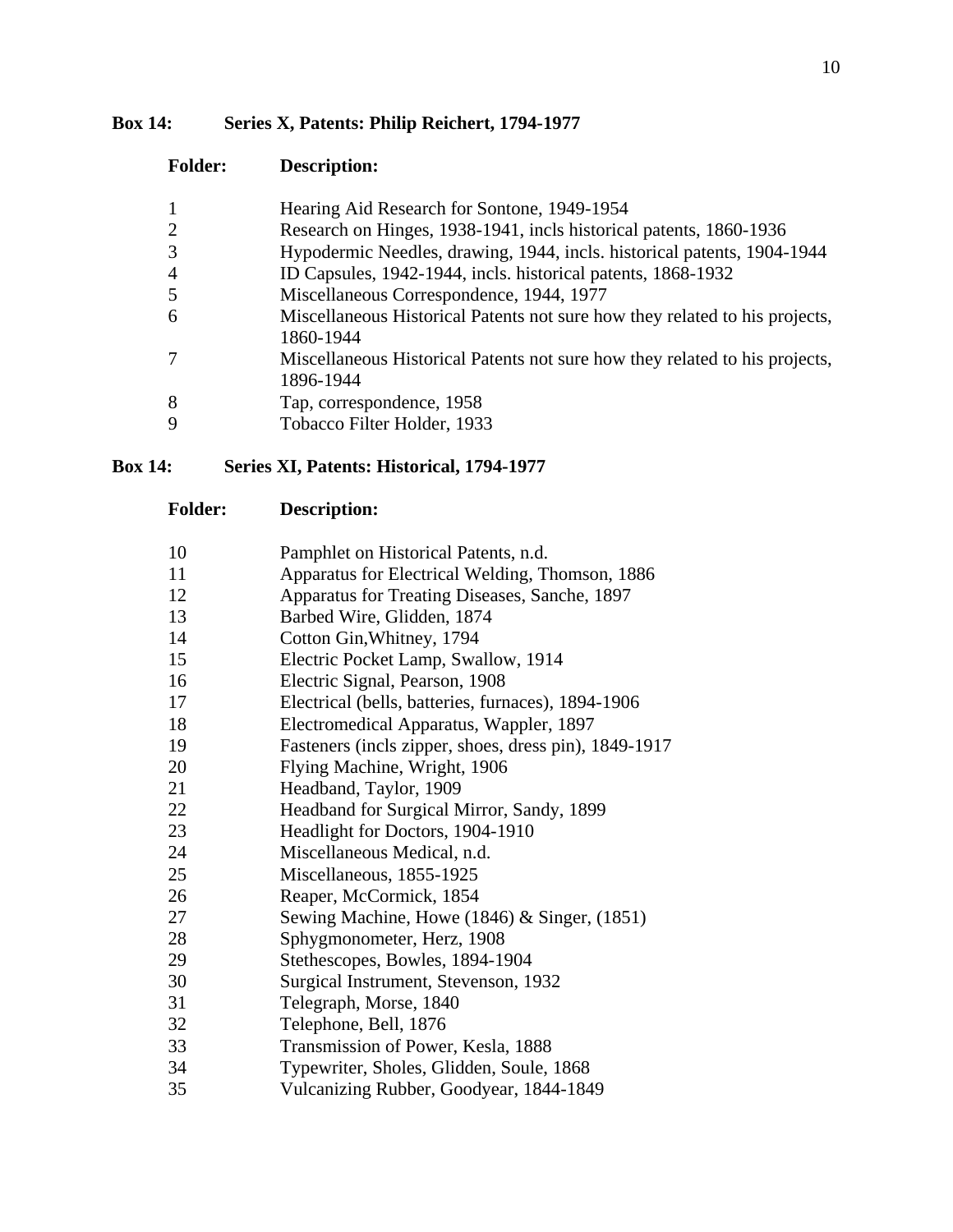36 Wounds, 1886-1930

#### **Box 15: Series XII, Medical Publications, 1930-1963**

#### **Below is a list of publications in this box:**

Atlas of Normal Anatomy, n.d. The Bristol Digest, 1949-1950 Compensation Medicine, 1945-1961 Factorian, 1941-1942 Heart Size Measurements, n.d. Hospital Supplies and Equipment, (Surgeon's Instruments), 1935 Medical Horizons, 1950-1951 Medical World News, 1963

#### **Box 16: Series XII, Medical Publications, 1930-1963**

#### **Below is a list of publications in this box:**

Penicillin Digest, 1944-1946 Roentgenology of the Heart, n.d. Selected Cardiac Tests, 1961 Special Diet Manuel, 1945 Sutures in Ancient Surgery, n.d. (drawings) Travenol Disposal Oxygenator, 1963 U. S. Dept. of HEW Publications, 1960-1962

#### **Box 17: Series XIII, Medical Publications, 1930-1963**

#### **Below is a list of publications in this box:**

Ciba Symposia, 1948-1951 Clinical Symposia, 1948-1951

#### **Box 18: Series XIII, Medical Publications, 1930-1963**

#### **Below is a list of publications in this box:**

Clinical Excerpts, 1941-1947 The Doctor OD Quarterly, 1944-1946 Dramatic Episodes of the Heart, 1936 The Hormone, 1944-1945 The Laboratory, ca. 1945 Medical Economist, 1994 Medical Fee Schedule, 1960 Medical Pocket Quarterly, 1944-1947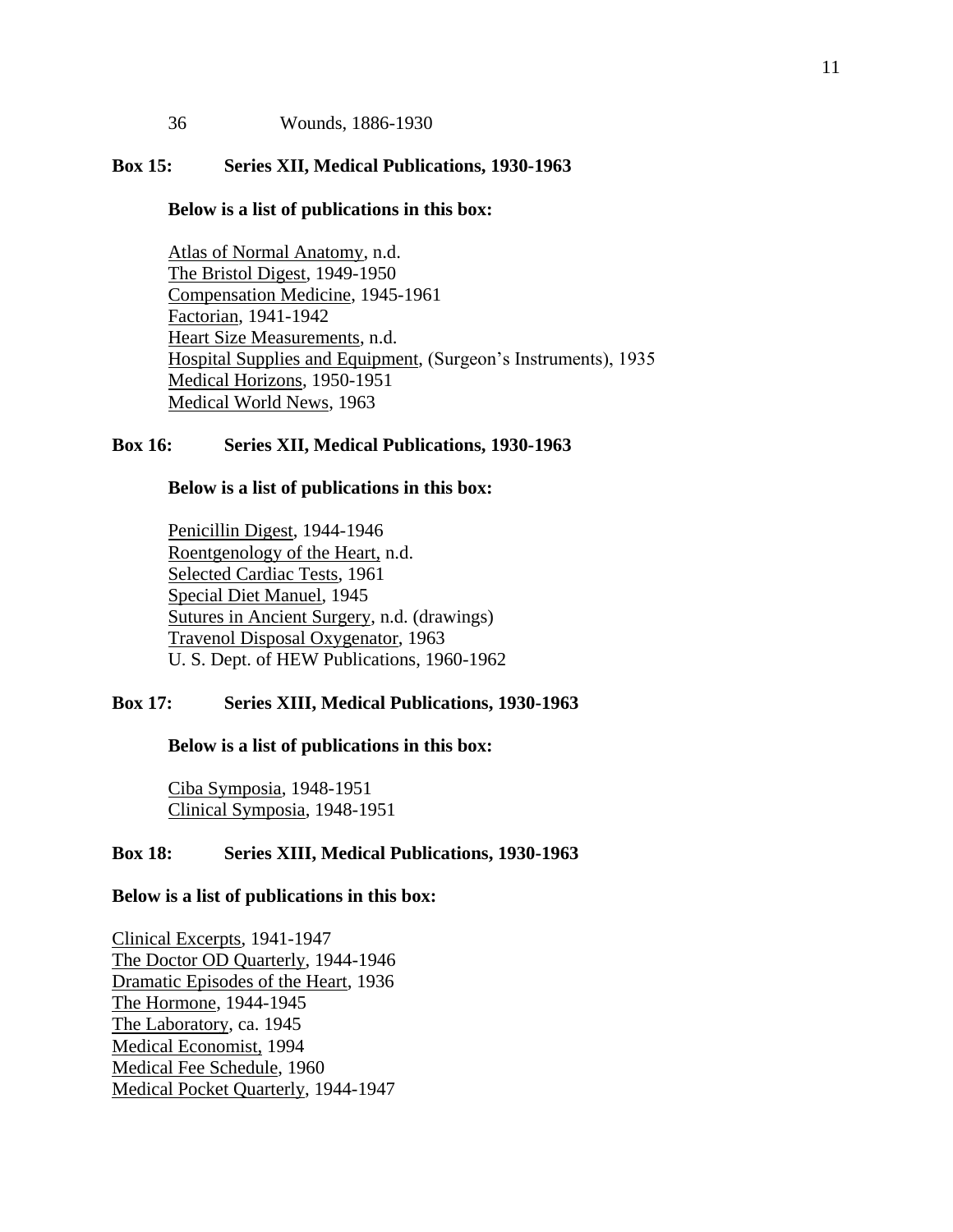#### Modern Medicine, 1932

#### **Box 19: Series XIII, Medical Publications, 1930-1963**

#### **Below is a list of publications in this box:**

Physician Digest, 1941-1945 Research in the Service of Medicine, 1950 Sanborn Technical Bulletin, 1949-1951 Sugar Molecule, 1947-1948 War Doctor, 1943

# **Box 20: Series XIII, Medical Publications, 1930-1963**

Radiography and Clinical Photography, 1930-1936

#### **Box 21: Series XIII, Medical Publications, 1930-1963**

Radiography and Clinical Photography, 1930-1936

#### **Box 22: Series XIII, Medical Publications, 1930-1963**

Roche Review, 1936-1942

#### **Box 23: Series XIII, Medical Publications, 1930-1963**

Roche Review, 1942-1947

#### **Box 24: Series XIII, Medical Publications, 1930-1963**

Therapeutic Notes, 1941-1950

## **Box 25: Series XIII, Medical Publications, 1930-1963**

What's New, 1941-1944

# **Box 26: Series XIII, Medical Publications, 1930-1963**

What's New, 1944-1947

**Box 27: Series XIII, Medical Publications, 1930-1963** What's New, 1947-1949

#### **Box 28: Series XIII, Medical Publications, 1930-1963**